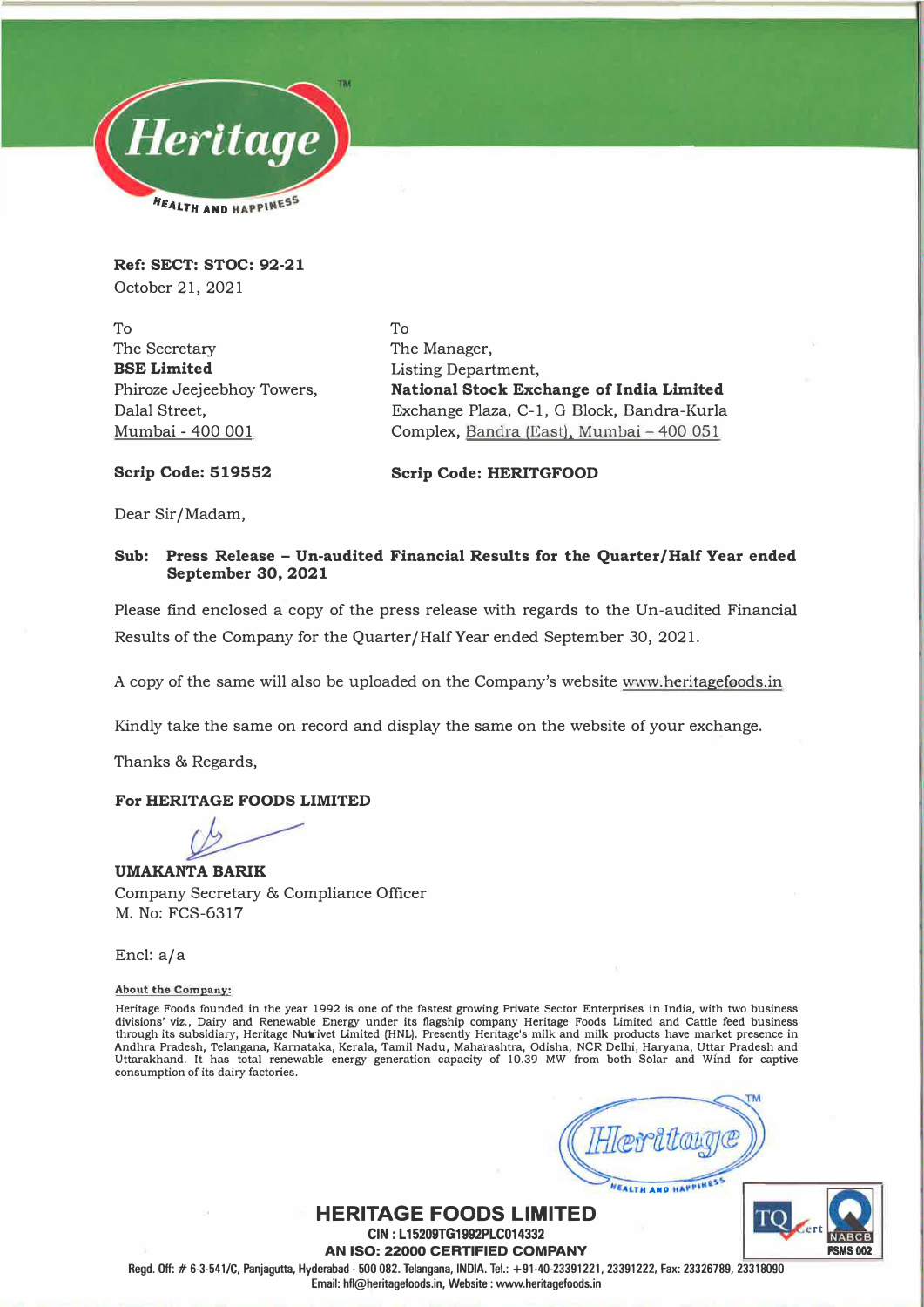

# **Heritage Foods' consolidated Q2 FY2022 revenue surges by 9.9% at INR 6,703 million**

## **The Board recommends an interim dividend of 50%**

## **Appoints Sri. Muthu Raju Paravasa Raju Vijay Kumar as a Non-Executive Independent Director**

**Hyderabad, October 21, 2021**: Heritage Foods Ltd., one of the leading private dairy players in India, today announced its financial results for the second quarter and half year ended on September 30, 2021.

## **Q2 FY2022 Results - Consolidated**

- Revenue from operations was at INR 6,703 million during the quarter; up by 9.9% YoY
- EBIDTA stood at <sup>#</sup>INR 637 million as compared to INR 873 million in Q2 FY2021; EBITDA Margin stood at 9.5% in Q2 FY2021
- Net Profit was at INR 328 million as compared to \*INR 539 million in Q2 FY2021
- **The Board of Directors has proposed an Interim Dividend of INR 2.50 per equity share (50% of Face Value of INR 5 per equity share) for FY 2022**

### **H1 FY2022 Results - Consolidated**

- Revenue from operations was at INR 13,184 million during H1 FY2022; up by 5.6% YoY
- EBIDTA stood at INR 1,158 million as compared to INR 1,432 million in H1 FY2021; EBITDA Margin stood at 8.8% in H1 FY2021
- Net Profit was at INR 631 million as compared to \*INR 832 million in H1 FY2021

( # EBITDA before Exceptional Items; \*Net Profit excludes exceptional items gain due to changes in fair value of derivative liabilities and fair value loss on FVTPL securities and includes profit and loss from continued operations)

### **Operations Highlights**

- Average milk procurement during Q2 FY2022 was at 1.3 million litre per day (MLPD) compared to 1.2 MLPD in Q2 FY2021
- Average milk sales during Q2 FY2022 was 1.04 MLPD compared to 0.96 MLPD in Q2 FY2021
- Curd sales during Q2 FY2022 was at 279.7 metric tonnes per day (MTPD) compared to 215.0 MTPD in Q2 FY2021; registering a growth 30.1% YoY
- Revenue from Value added products (VAP) grew by 31.6% YoY to INR 1,696 mn in Q2 FY2022. VAP contributed 25.7% to the overall dairy revenue during Q2 FY2022 as against 21.7% in Q2 FY2021

Commenting on the results, **Mrs. Brahmani Nara, Executive Director**, said, "Heritage Foods has recorded strong recovery post Covid wave-2, by continuing to deliver strong top-line growth, expanding its value-added product portfolio and strengthened its Balance Sheet. During the quarter, the Company expanded its portfolio of Value Added Products (VAP) with the launch of Heritage